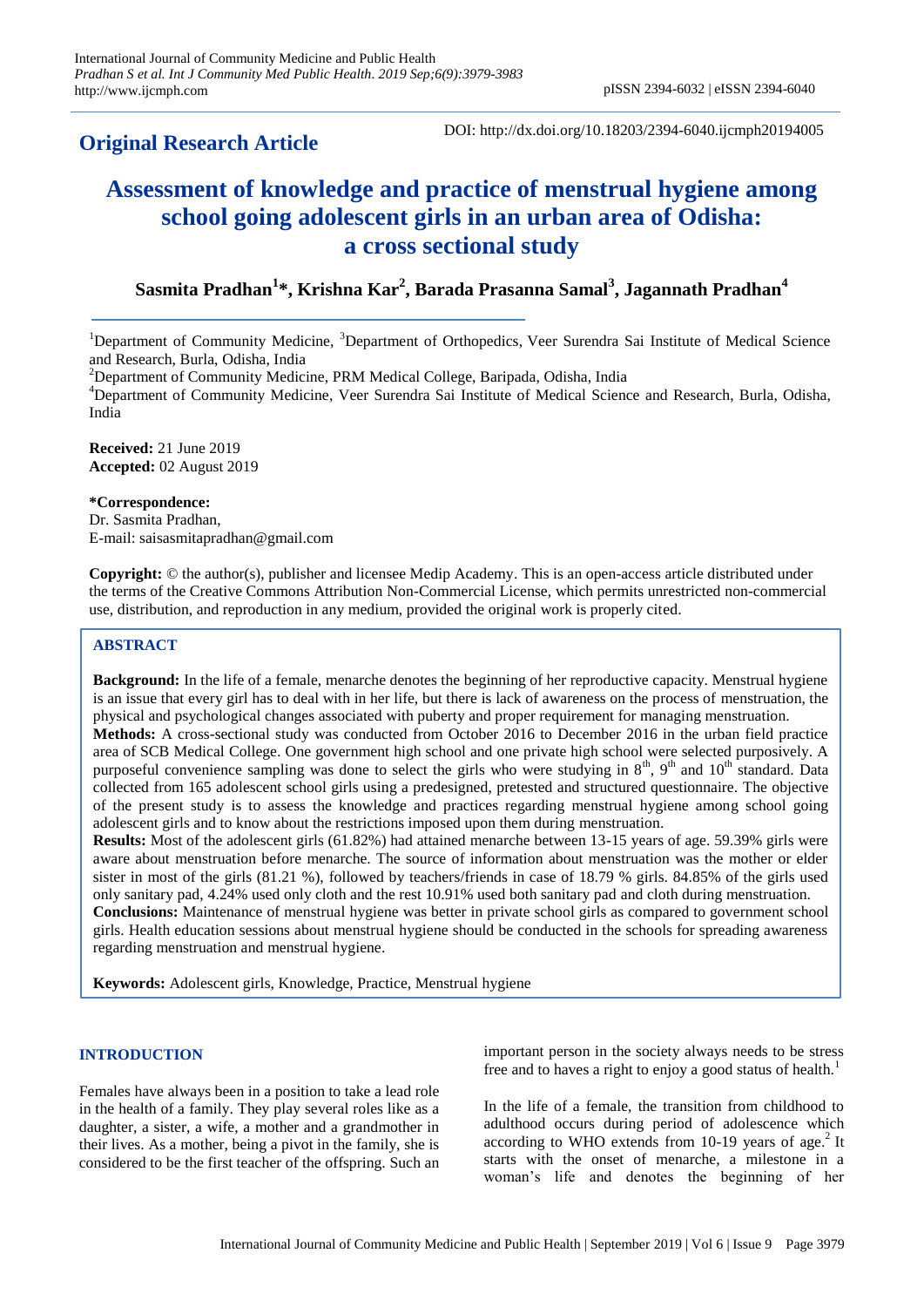reproductive capacity of woman.<sup>3,4</sup> For most girls, menarche is a negative, frightening experience, or, at the best, a nuisance, or is something to fear or to be ashamed of. Restrictions in daily activities such as not being allowed to take bath, change clothes, comb hair, entering holy places and even dietary restrictions are also imposed during the menstrual period.<sup>5</sup>

Menstrual hygiene is an issue that every girl has to deal with in her life, but there is lack of awareness on the process of menstruation, the physical and psychological changes associated with puberty and proper requirement for managing menstruation. The taboos surrounding this issue in the Indian society prevent girls and women from articulating their menstrual needs. The problems of poor menstrual hygiene management have been ignored or misunderstood by the society as well the policy makers till now.<sup>6</sup>

The present study was done to assess knowledge, status of hygiene and practices regarding menstruation among adolescent girls and study various factors affecting it.

#### *Objectives*

The objective of the present study is to assess and compare the knowledge and practices of menstrual hygiene among adolescent girls studying in government and private schools and to assess the restrictions imposed upon them during menstruation.

#### **METHODS**

#### *Study design*

A cross-sectional study.

#### *Study period*

The study was conducted from October 2016 to December 2016.

#### *Study population*

Adolescent girls reading in the schools, situated in the urban field practice area of the department of Community Medicine of SCB Medical College, Cuttack.

Written permission for conducting the research work was taken from the District Education Officer, Cuttack and a list of schools, located in the urban field practice area was prepared. There were 3 government high schools and 2 private high schools. The study was conducted in 1 government high school and 1 private high school that were selected purposively. A purposeful convenience sampling was done to select the girls who were studying in  $8<sup>th</sup>$ ,  $9<sup>th</sup>$  and  $10<sup>th</sup>$  standard. A total of 165 girls studying in the selected schools constitute the study sample.

After taking permission from the school authorities, the aim of study was explained to the students. They were assured that all the data obtained would be kept confidential and used for only statistical purposes. A predesigned, pre-tested and structured questionnaire was used to collect data regarding awareness about menstruation, the sources of information regarding menstruation, the hygienic practices during menstruation, queries about the type of absorbent used, the frequencies of changing and cleaning them and how it is affecting their day-to-day activity. Then a session on educating the girls about the normal physiology of menstruation, the importance of maintaining hygiene and safe hygienic practices during menstruation was conducted.

# *Exclusion criteria*

Students with chronic illnesses and/or on long term medications. Those students who were unwilling to participate in the study and who had not attained menarche were excluded from the study.

#### *Data analysis*

Data thus collected were entered and analyzed by using the software SPSS 21 version in the Department of Community Medicine, S.C.B Medical College and appropriate statistical measures i.e., percentages and Chisquare test were applied in this study.

# **RESULTS**

Table 1 shows that the age of study subjects ranged between 13-15 years, mean age was 14.06 years. Majority of students (57.57%) belonged to nuclear families.

**Table 1: Demographic profile of adolescent girls in government vs. private schools.**

| <b>Demographic</b><br>characteristics | <b>Private school</b><br>$(n=80)$ | <b>Government school</b><br>$(n=85)$ | <b>Total</b><br>$(n=165)$ | $\chi$ 2 value | P value |
|---------------------------------------|-----------------------------------|--------------------------------------|---------------------------|----------------|---------|
| Age in years                          |                                   |                                      |                           |                |         |
| 13                                    | 24(30)                            | 29 (34.12)                           | 53 (32.12)                |                |         |
| 14                                    | 27(33.75)                         | 21(24.71)                            | 48(29.1)                  | 1.634          | 0.44    |
| 15                                    | 29(36.25)                         | 35 (41.17)                           | 64 (38.78)                |                |         |
| <b>Type of family</b>                 |                                   |                                      |                           |                |         |
| Nuclear                               | 53 (66.25)                        | 42 (49.41)                           | 95 (57.57)                | 8.76           | 0.01    |
| Joint                                 | 21(26.25)                         | 23 (27.06)                           | 44(26.67)                 |                |         |

Continued.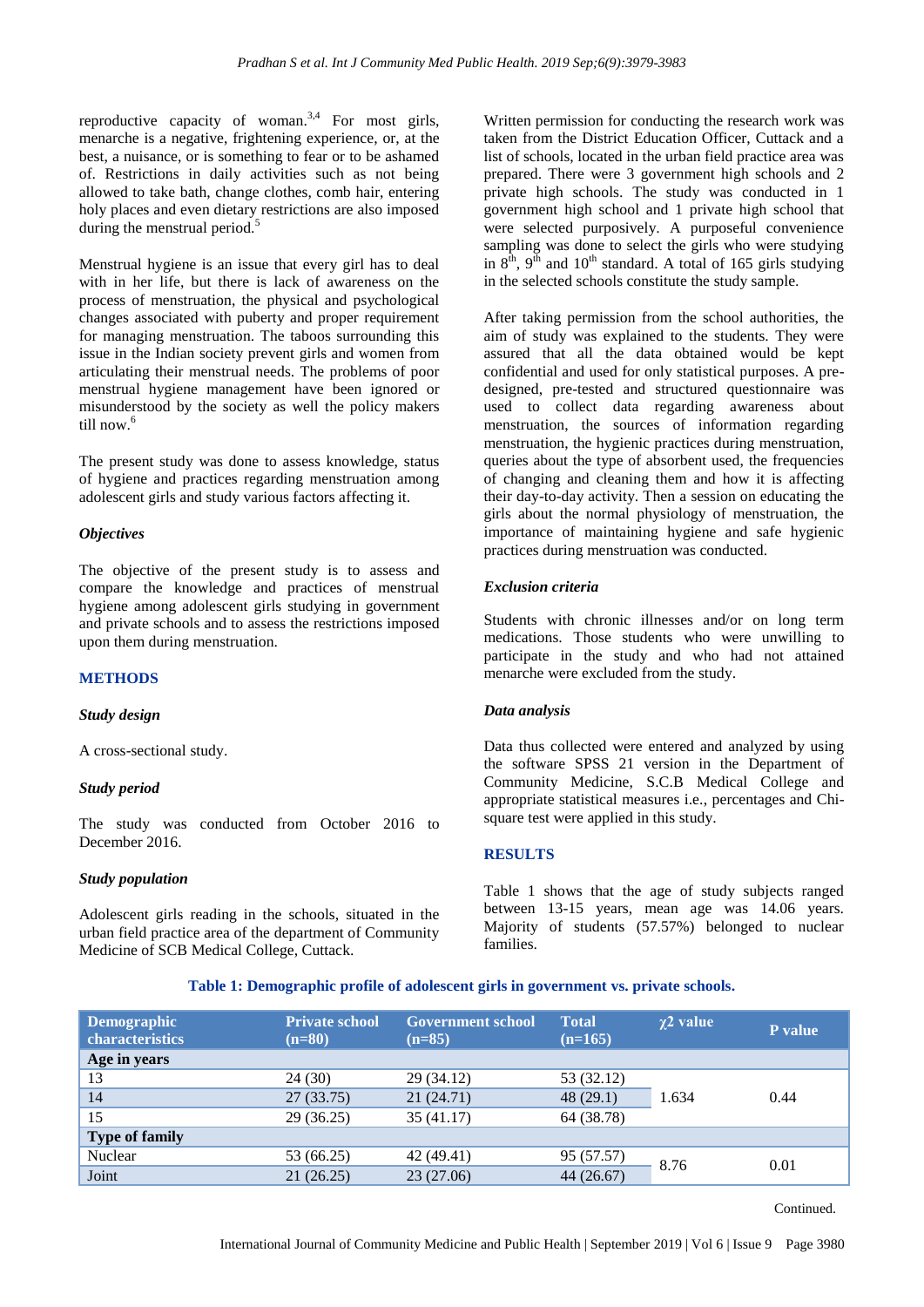| <b>Demographic</b><br>characteristics | <b>Private school</b><br>$(n=80)$ | <b>Government school</b><br>$(n=85)$ | <b>Total</b><br>$(n=165)$ | $\chi$ 2 value | P value |
|---------------------------------------|-----------------------------------|--------------------------------------|---------------------------|----------------|---------|
| 3 generation                          | 6(7.5)                            | 20(23.53)                            | 26(15.76)                 |                |         |
| <b>Occupation of mother</b>           |                                   |                                      |                           |                |         |
| Housewife                             | 71 (88.75)                        | 81 (95.29)                           | 152 (92.12)               | 2.43           | 0.11    |
| <b>Working</b>                        | 9(11.25)                          | 4(4.71)                              | 13 (7.88)                 |                |         |
| <b>Education of mother</b>            |                                   |                                      |                           |                |         |
| Illiterate                            | 1(1.25)                           | 6(7.05)                              | 7(4.25)                   |                |         |
| Primary school certificate            | 4(5.0)                            | 7(8.24)                              | 11(6.66)                  |                |         |
| Middle school certificate             | 20(25)                            | 28 (32.95)                           | 48(29.1)                  | 9.98           | 0.04    |
| High school certificate               | 29 (36.25)                        | 31 (36.47)                           | 60(36.36)                 |                |         |
| Graduate and above                    | 26(32.5)                          | 13 (15.29)                           | 39(23.63)                 |                |         |

\*Numbers in parenthesis indicate percentage.

23.53% students from government school belonged to 3 generation families in comparison with only 7.5% in private school. This difference in both the schools was statistically significant (p=0.01). Mother's educational status of students studying in private school was better than government school. More number of (32.5%) mothers of students of private school was graduate as compared to 15.29% in government school. Statistically significant difference  $(P=0.04)$  was there in the educational status of mothers in both type of schools.

Table 2 shows that most of the study subjects (61.82) had attained menarche between 13-15 years of age. While 98 (59.39%) girls were aware about menstruation before menarche, the remaining 67 (40.61%) were not. The source of information about menstruation was the mother or elder sister in most of the girls (81.21%) while teachers/friends were the source of information in case of 18.79% girls.

Personal hygiene plays a very important role during menstruation. Table 3 shows 84.85% of the girls used only sanitary pad, 4.24% used only cloth and the rest 10.91% used both sanitary pad and cloth during menstruation. Most of the female students of private

school used sanitary pad in comparison to 83.53% of government school. Statistically significant difference is there that more number of girls in private school clean their external genitalia during menstruation than government school girls. 44.89% of the girls used to change the pad 3 times or more in a day during menstruation. Pad disposal by wrapping with paper was practiced by 57.14% of girl students. Proper disposal of used sanitary pad found in more proportion female students of private school (58.91%).

#### **Table 2: Age of menarche, knowledge of adolescent school girls about menstruation (n=165).**

| <b>Variables</b>                                    | N   | $\frac{0}{0}$ |  |  |  |  |
|-----------------------------------------------------|-----|---------------|--|--|--|--|
| Age of menarche (in years)                          |     |               |  |  |  |  |
| $10-12$                                             | 63  | 38.18         |  |  |  |  |
| $13 - 15$                                           | 102 | 61.82         |  |  |  |  |
| <b>Awareness about menstruation before menarche</b> |     |               |  |  |  |  |
| Yes                                                 | 98  | 59.39         |  |  |  |  |
| N <sub>0</sub>                                      | 67  | 40.61         |  |  |  |  |
| Source of information before menarche               |     |               |  |  |  |  |
| Mother/elder sister                                 | 134 | 81.21         |  |  |  |  |
| School teacher                                      | 4   | 2.42          |  |  |  |  |
| Friends                                             | 27  | 16.37         |  |  |  |  |

#### **Table 3: Maintenance of menstrual hygiene by the adolescent girls of government vs. private school (n=165).**

| <b>Variables</b>                            | <b>Private</b><br>school | <b>Government</b><br>school | <b>Total</b> | $\chi^2$<br>value | P value |
|---------------------------------------------|--------------------------|-----------------------------|--------------|-------------------|---------|
| Type of absorbent used                      | $n=80$                   | $n=85$                      | $n=165$      |                   |         |
| Sanitary napkin                             | 69 (86.25)               | 71 (83.53)                  | 140 (84.85)  |                   |         |
| Cloth                                       | 4(5.0)                   | 3(3.53)                     | 7(4.24)      | 0.91              | 0.63    |
| Both                                        | 7(8.75)                  | 11(12.94)                   | 18 (10.91)   |                   |         |
| Type of cloth used                          | $n=11$                   | $n=14$                      | $n=25$       |                   |         |
| Washed and cleaned                          | 10(90.9)                 | 14 (100)                    | 24           | 1.32              | 0.24    |
| New cloth                                   | 1(9.1)                   | $\Omega$                    | $\mathbf{1}$ |                   |         |
| <b>Cleaning of external genitalia</b>       | $n=80$                   | $n=85$                      | $n=165$      |                   |         |
| Yes                                         | 74 (92.5)                | 69 (81.17)                  | 143 (86.67)  | 4.57              | 0.03    |
| N <sub>o</sub>                              | 6(7.5)                   | 16(18.83)                   | 22(13.33)    |                   |         |
| Sanitary napkin changing frequency in a day | $n=73$                   | $n = 74$                    | $n=147$      |                   |         |
| 2                                           | 38 (52.05)               | 43(58.11)                   | 81 (55.11)   |                   |         |

Continued.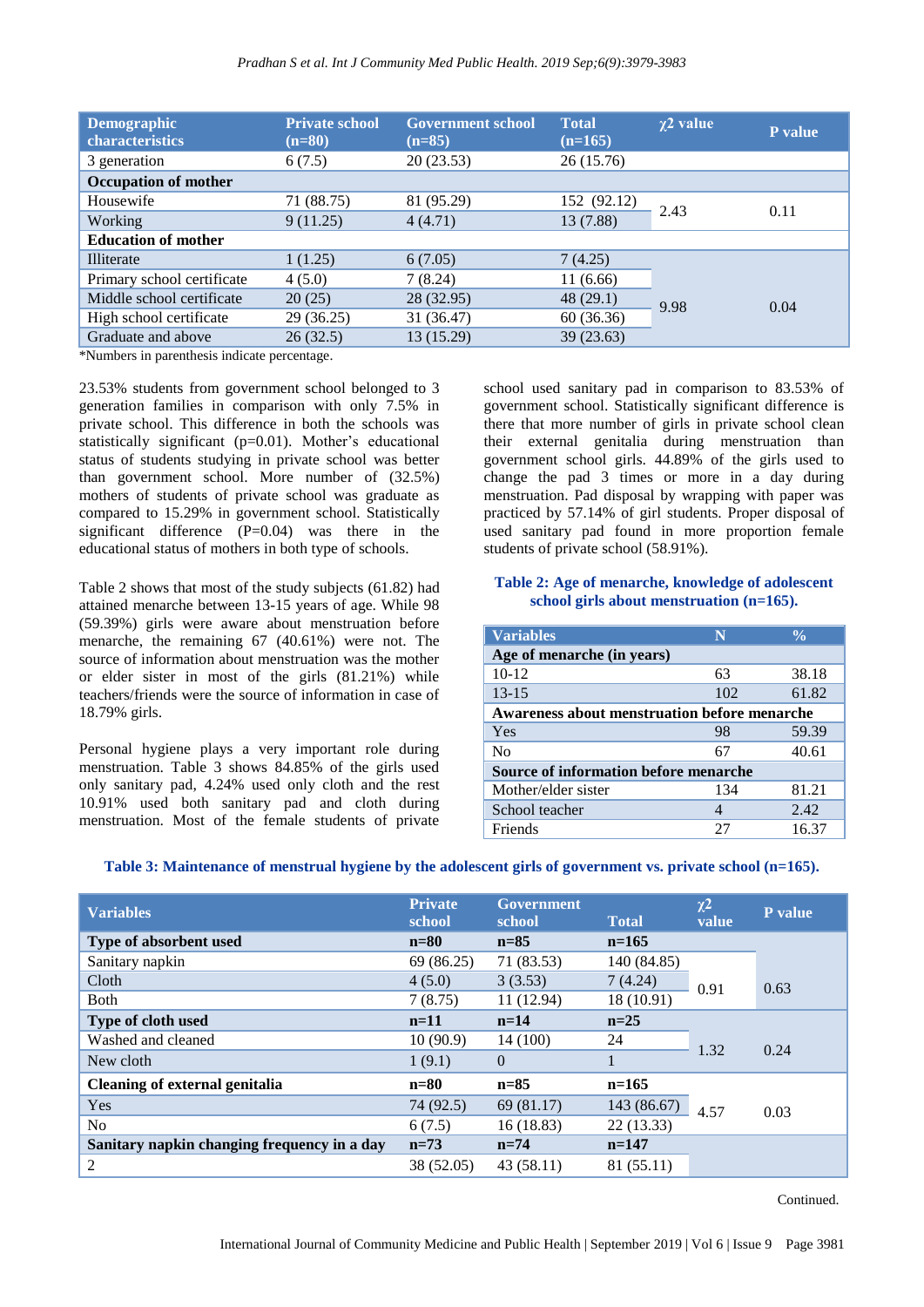| <b>Variables</b>            | <b>Private</b><br>school | <b>Government</b><br>school | <b>Total</b> | $\chi^2$<br>value | P value |
|-----------------------------|--------------------------|-----------------------------|--------------|-------------------|---------|
| $\geq$ 3                    | 35 (47.95)               | 31 (41.89)                  | 66 (44.89)   | 0.54              | 0.46    |
| <b>Method of disposal</b>   |                          |                             |              |                   |         |
| a. Cloth                    | $n=11$                   | $n=14$                      | $n=25$       |                   |         |
| <b>Washing and reusing</b>  | 10(90.9)                 | 14 (100)                    | 24 (96)      | 1.32              | 0.24    |
| <b>Wrapping and dumping</b> | 1(9.1)                   | $\theta$                    | 1(4)         |                   |         |
| b. Sanitary napkin          | $n=73$                   | $n = 74$                    | $n=147$      |                   |         |
| <b>Wrapping and dumping</b> | 43 (58.91)               | 41(55.4)                    | 84 (57.14)   |                   |         |
| Dumping without wrapping    | 26(35.62)                | 31 (41.89)                  | 57 (38.77)   | 1.14              | 0.56    |
| <b>Flusing out</b>          | 4(5.47)                  | 2(2.71)                     | 6(4.09)      |                   |         |

\*Numbers in parenthesis indicate percentage.

#### **Table 4: Type of restriction followed during menses.**

| <b>Restriction imposed during</b><br>menstruation | <b>Private</b><br>school | <b>Government</b><br>school | <b>Total</b> | $\chi$ 2 value | P value |
|---------------------------------------------------|--------------------------|-----------------------------|--------------|----------------|---------|
| <b>Restriction imposed</b>                        | $n=80$                   | $n=85$                      | $n=165$      |                |         |
| Yes                                               | 47 (58.75)               | 64 (75.29)                  | 111 (67.27)  | 5.12           | 0.02    |
| N <sub>o</sub>                                    | 33(41.25)                | 21(24.71)                   | 54 (32.73)   |                |         |
| Type of restriction (multiple responses)          | $n=47$                   | $n=64$                      | $n=111$      |                |         |
| Don't attend religious function                   | 34 (72.34)               | 47 (73.43)                  | 81 (72.97)   |                |         |
| Don't do household work                           | 16 (34.04)               | 18 (28.12)                  | 34(30.63)    | 0.91           | 0.82    |
| Don't play                                        | 17(36.17)                | 19(29.68)                   | 36(32.43)    |                |         |
| Sleep separately                                  | 08 (17.02)               | 14 (21.87)                  | 22(19.81)    |                |         |

\*Numbers in parenthesis indicate percentage.

# **Table 5: Distribution of adolescent girls according to school absenteeism during menses.**

|                         |     | <b>Private school</b><br>$(n=80)$ | Government<br>school $(n=85)$ | <b>Total</b><br>$(n=165)$ | $\gamma$ 2 value | P value |
|-------------------------|-----|-----------------------------------|-------------------------------|---------------------------|------------------|---------|
| <b>Absent from</b>      | Yes | 12(15)                            | 27 (31.76)                    | 39(23.64)                 |                  |         |
| school during<br>menses | No  | 68 (85)                           | 58 (68.24)                    | 126 (76.36)               | 6.41             | 0.01    |

\*Numbers in parenthesis indicate percentage.

# **Table 6: Distribution of adolescent girls according to the reason for not attending school during menses (n=39).**

| <b>Reason</b>                                          | <b>Private school</b><br>$(n=80)$ | <b>Government school</b><br>$(n=85)$ | <b>Total</b><br>$(n=165)$ | $\chi^2$<br>value | p-value |
|--------------------------------------------------------|-----------------------------------|--------------------------------------|---------------------------|-------------------|---------|
| Lack of provision for disposal of<br>soiled pads/cloth | 02(16.67)                         | 08(29.63)                            | 10(25.64)                 |                   |         |
| Pain or discomfort                                     | 03(25)                            | 04(14.81)                            | 07(17.95)                 | 1.03              | 0.59    |
| Fear of getting stain on clothes                       | 07(58.33)                         | 15(55.56)                            | 22(56.41)                 |                   |         |

\*Numbers in parenthesis indicate percentage.

Table 4 shows that 75.29% of girls in government school and 58.75% of girls in private school have certain restriction during menstruation, the difference is statistically significant. Among all restriction imposed most common was that they didn't attend religious function.

More number of girls of government school (31.76%) were absent in school during their menstruation than that of private school. The difference was statistically significant. Most common reason for absenteeism in school was fear of getting stain on clothes (56.41%)

followed by lack of provision for disposal of soiled pads/clothes.

#### **DISCUSSION**

In Indian society menstruation is considered as very personal and private matter of discussion. In the present study most of the girls (61.82%) had attained menarche between 13-15 years of age. Comparative results were shown by other study done by Sharma, Mohali, Punjab where 57.35% of girls had menarche between 13-15 years of age.<sup>1</sup> In present study, more girls from private school belong to nuclear family than those studying in